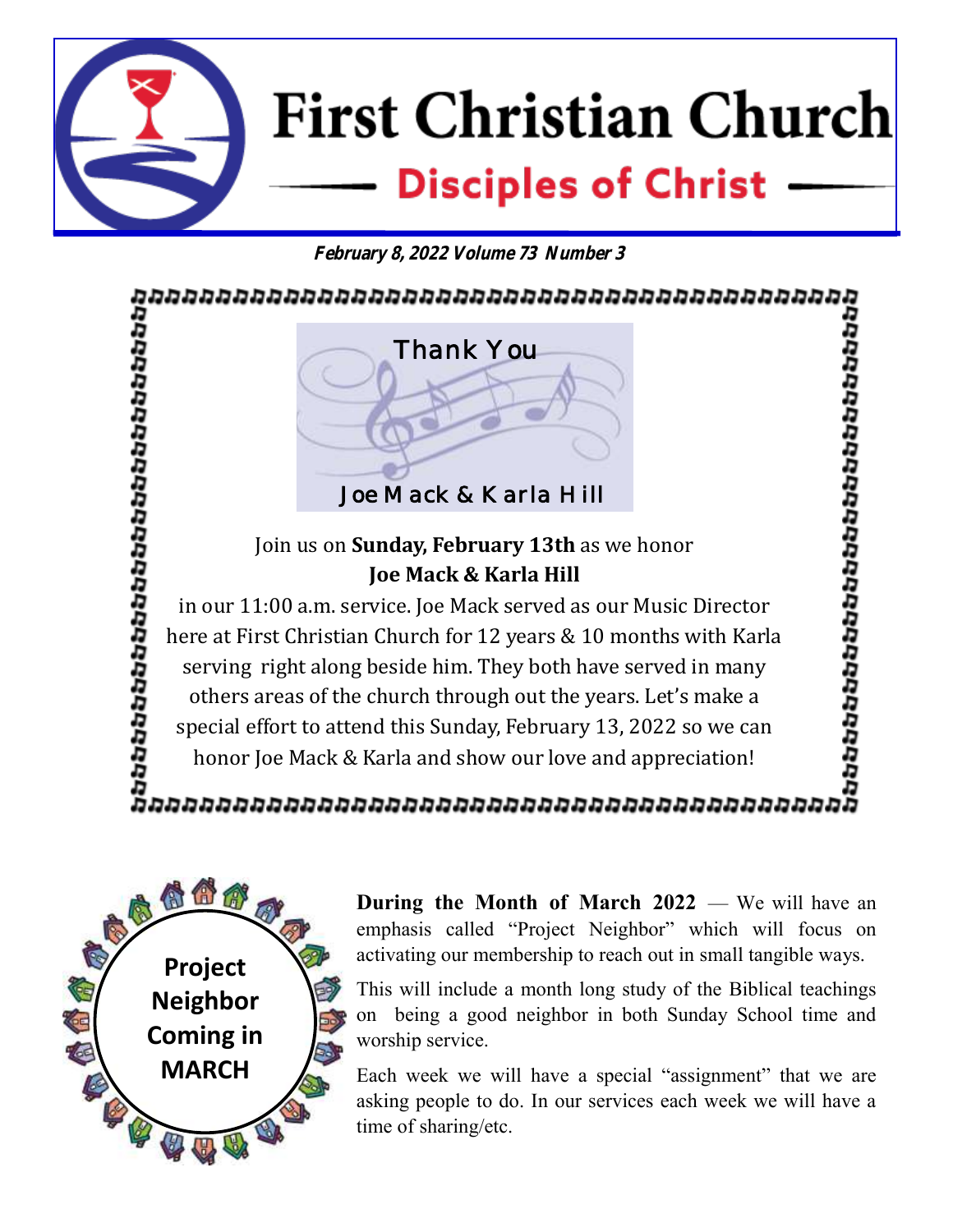

Greeting FCC

It has been a great couple of weeks here at FCC, as we have worshipped and ministered in our community. The cold spell

was great, but it did not keep us from worshipping and fellowshipping on Sunday. We have several things happening that you will want to mark your calendars for:

- Sunday 2/13/22 we will be honoring Joe Mack and Karla Hill for their service here at FCC.
- Sunday 2/20 and 2/27 we will be taking the annual "Week of Compassion Offering".
- this offering is important because it helps provide funds for disaster relief etc. Please
- consider giving.
- March begins our month-long outreach emphasis called "Project Neighbor"
- March  $2^{nd}$  -- Ash Wednesday Service and Distribution of Ashes at 6:00 pm
- Lent -- the season of preparation begins
- Palm Sunday 4/10/22
- Holy Week Services -- Maundy Thursday (4/14/22) & Good Friday (4/15/22)
- 2<sup>nd</sup> Annual Community-wide Easter Egg Hunt 4/23/22-- Candy Donations will be needed Easter Sunday 4/24/22

Yes, it will be a busy but fulfilling season here at FCC and I am sure you will not want to miss a thing.

Love you All,

Pastor Greg

**Vol. 73, No. 3 Established 1949—**The Christian Evangel is published bi-weekly (except for holiday weeks) by the First Christian Church (Disciples of Crist): Brenda Harris, editor; Send address or email changes to First Christian Church, P.O. Box 4200, Abilene, Texas, 79608-4200; (325) 677-2186; Unsolicited articles may not be returned. Electronic and email submissions are strongly encouraged. The editor reserves the right to edit articles for grammar, spelling, length and content.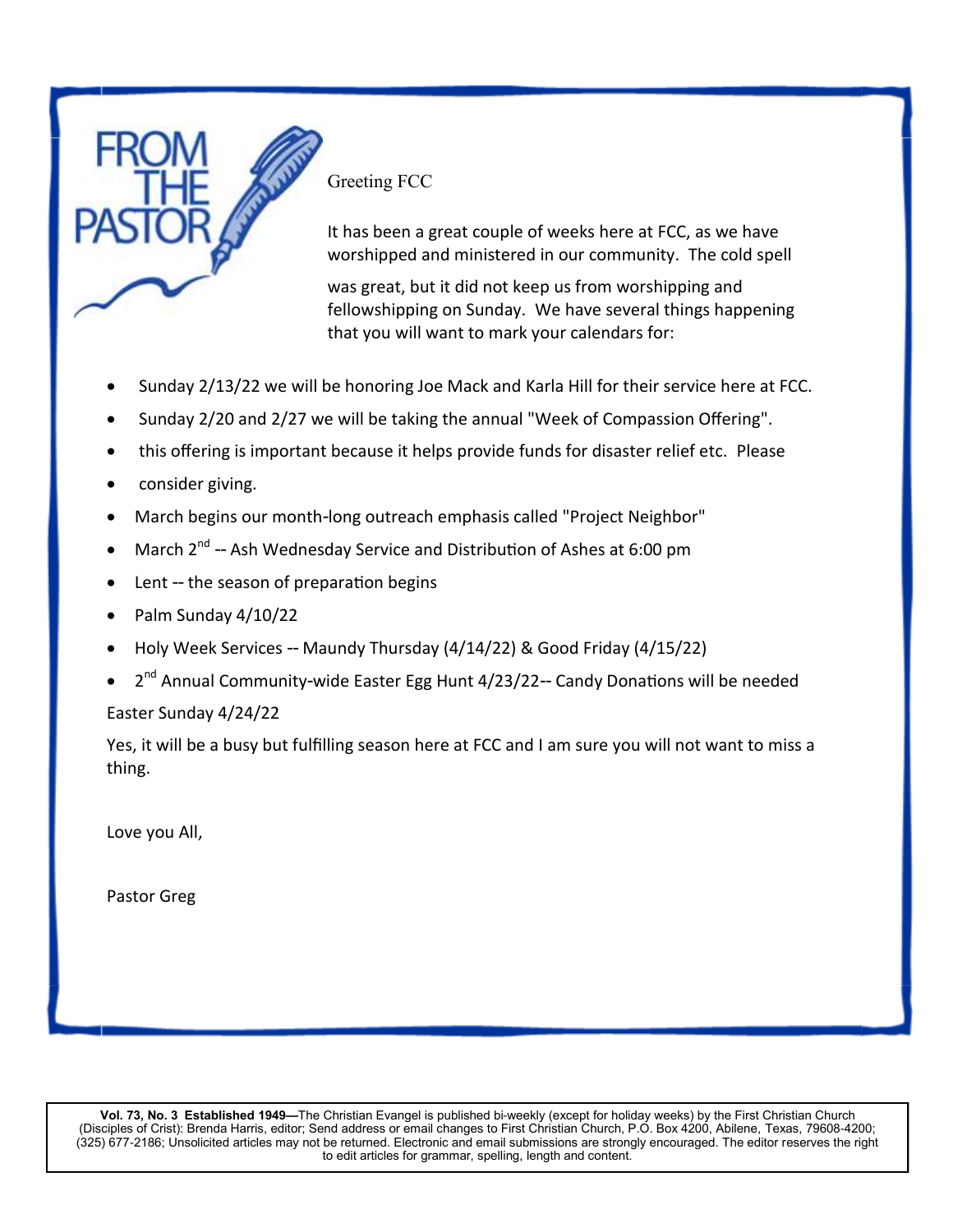# *PRAYER CONCERNS*

 **Lupe Garcia,** recent passing of his sister  **Mary "Brandi" Reinert,** health concerns, mom of Jessica Giddings **Bob Milstead, Jr.,** health concerns, son of Bob & Jane Milstead **Dusty Green, husband of Gloria Green Home Centered Members & Friends Our Military Families & Friends**



Circle With Faith Will be meeting on Tuesday, February 15th at 6:00pm

## **Come Join the FUN!!**

**FUNTIMERS 65+**  or anyone who wants to hang out with us!

**FunTimers meet on Thursdays from 1:00—3:30pm** 

here at the church for a time of playing board games, dominos, card games and laughter!

#### A meal will be served

Program: A visit from the new director at Lake Brownwood Christian Center.

Judi Chaney will preside over the meeting.

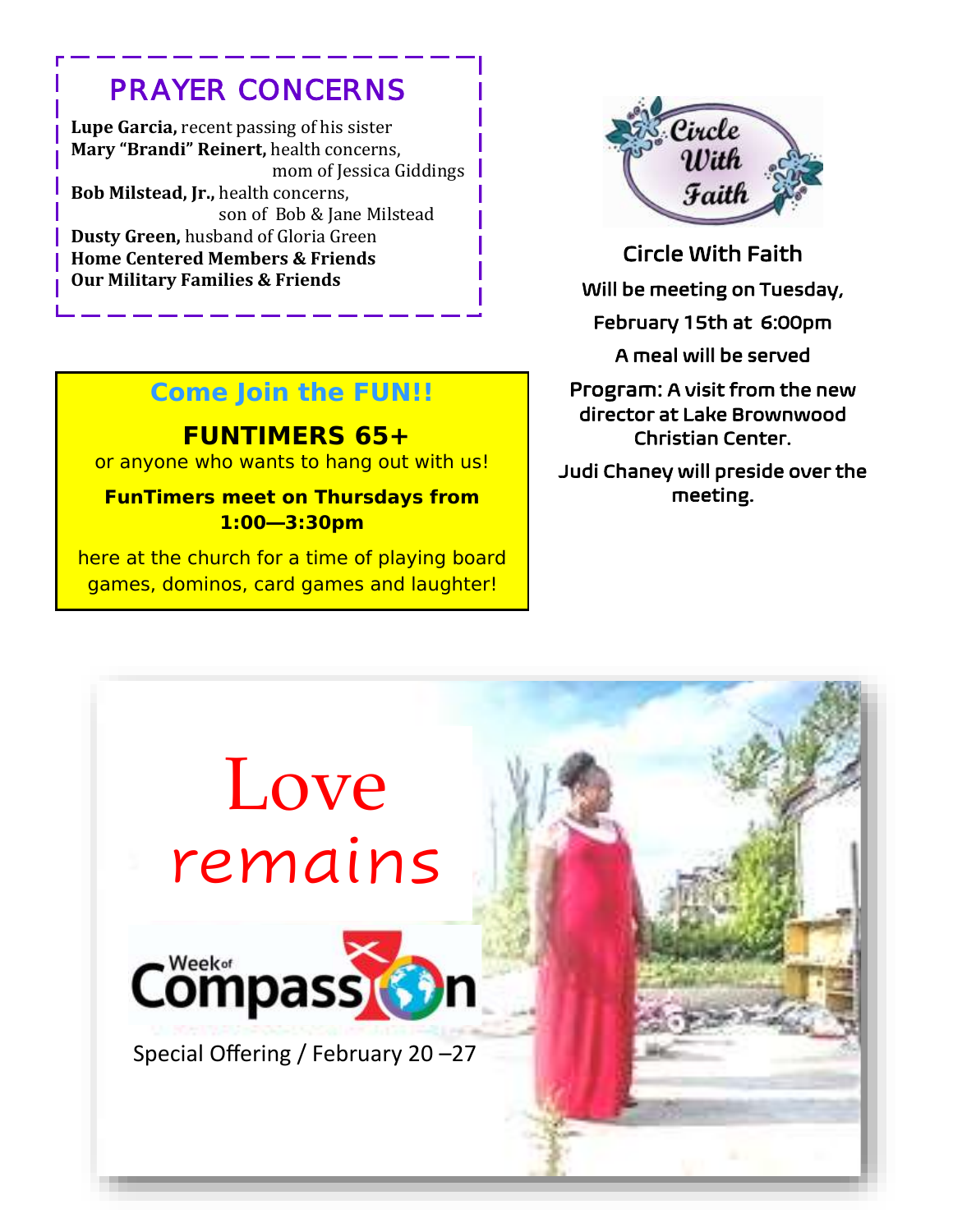# **VISIONARIES WANTED**

To serve on the FCC Master Plan Committee for 3 months Please consider volunteering to be on the Master Plan Committee and help map our future!

Call or email Judi Chaney or the church office so we can begin the process. We need a cross section of our church membership.

The Trustees have the responsibility of shepherding a Master Plan for our church. Please consider volunteering to be on the Master Plan Committee and help map our future!

Call or email the church office so we can begin the process.

Thanks, Judi Chaney, Trustees Chair Phone: 325-829-2896 Email: jchaney49@hotmail.com Church Email: fccabilene@outlook.com



**COFFEE TIME Thursday Mornings at 9:30 a.m. Except the first Thursday of each month here at the church for a time of coffee & fellowship All are invited!**



The Blood Mobile from Hendrick Regional Blood Center will be at First Christian Church on Sunday, February 27th from  $10:00$  a.m.  $-1:00$  p.m.

#### **First Christian Church - Abilene**

| January 2022 General Budget Receipts | \$20,077.09     |
|--------------------------------------|-----------------|
| January 2022 Budget                  | \$22,436.92     |
| <b>Budget Shortfall</b>              | $-$ \$ 2,359.83 |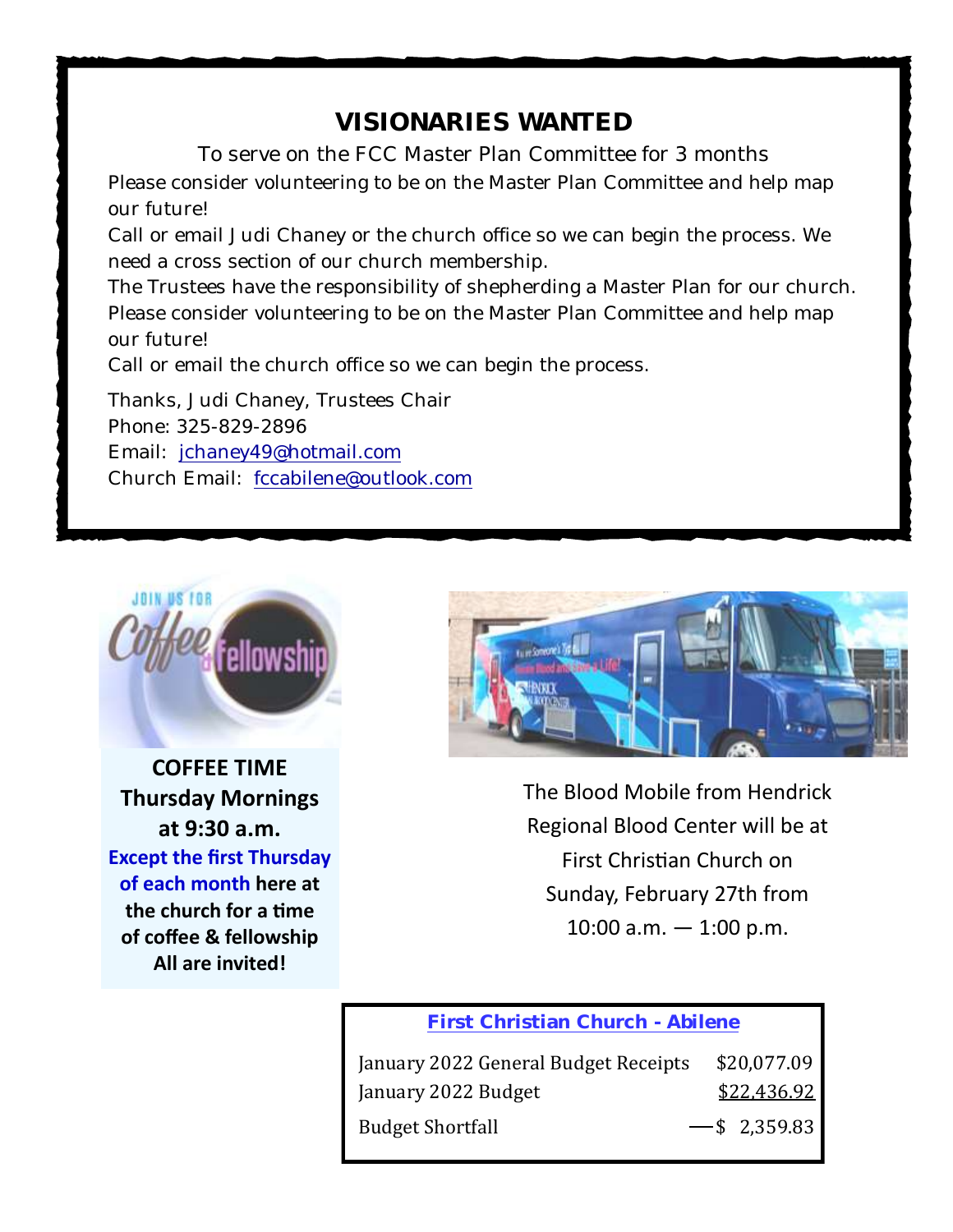# **First Christian Church Outreach Projects for 2021**

(As reported to the church office as of February 1, 2022)

### **First Christian Church**

- ◆ B.O.B.S. (Breakfast On Beech Street)
- LBCR (Lake Brownwood Christian Retreat)
- Disciples Mission Fund -four special day offerings (Easter, Pentecost, Thanksgiving, Christmas)
- Special Mission Funds (Reconciliation & Week of Compassion)

### **Children Come First (CCF )**

(meets on Mondays & Wednesdays)

- Ortiz Elementary game collection
- Circle With Faith Noah Project

## **Circle With Faith (CWF)**

- FaithWorks of Abilene
- Lake Brownwood Christian Retreat (LBCR)
- ◆ Ben Richey Boys Ranch
- Meals on Wheels

### **Disciples Men**

- Worked on many projects for the church & CCF
- $\bullet$  Build pergola for CCF
- $\bullet$  Set up Christmas Nativity display
- Assisted with stuffing Prison Sacks & with distributing them at the prison
- ◆ Placement of storage sheds

#### **Harvesters Sunday School Class**

- ◆ Ben Richey Boys Ranch
- Lake Brownwood Christian Retreat (LBCR)
- ◆ Supported a family at Christmas Time

#### **Youth**

- Distributed doorknockers in the neighborhood prier to grand opening of FCC on Antilley Road
- ◆ Easter Egg Hunt
- VBS Program
- Halloween Trunk-or-Treat
- Food Drive for Food Bank of Abilene



# 2022 Summer Camps

June 3-5 Disciples West Grand Beginning

June 6-11 Disciples West Conference @ Lake Brownwood Christian Retreat

June 26-30 Disciples West JYF

July 11-16 CYLS @ Disciple Oaks Camp and Retreat